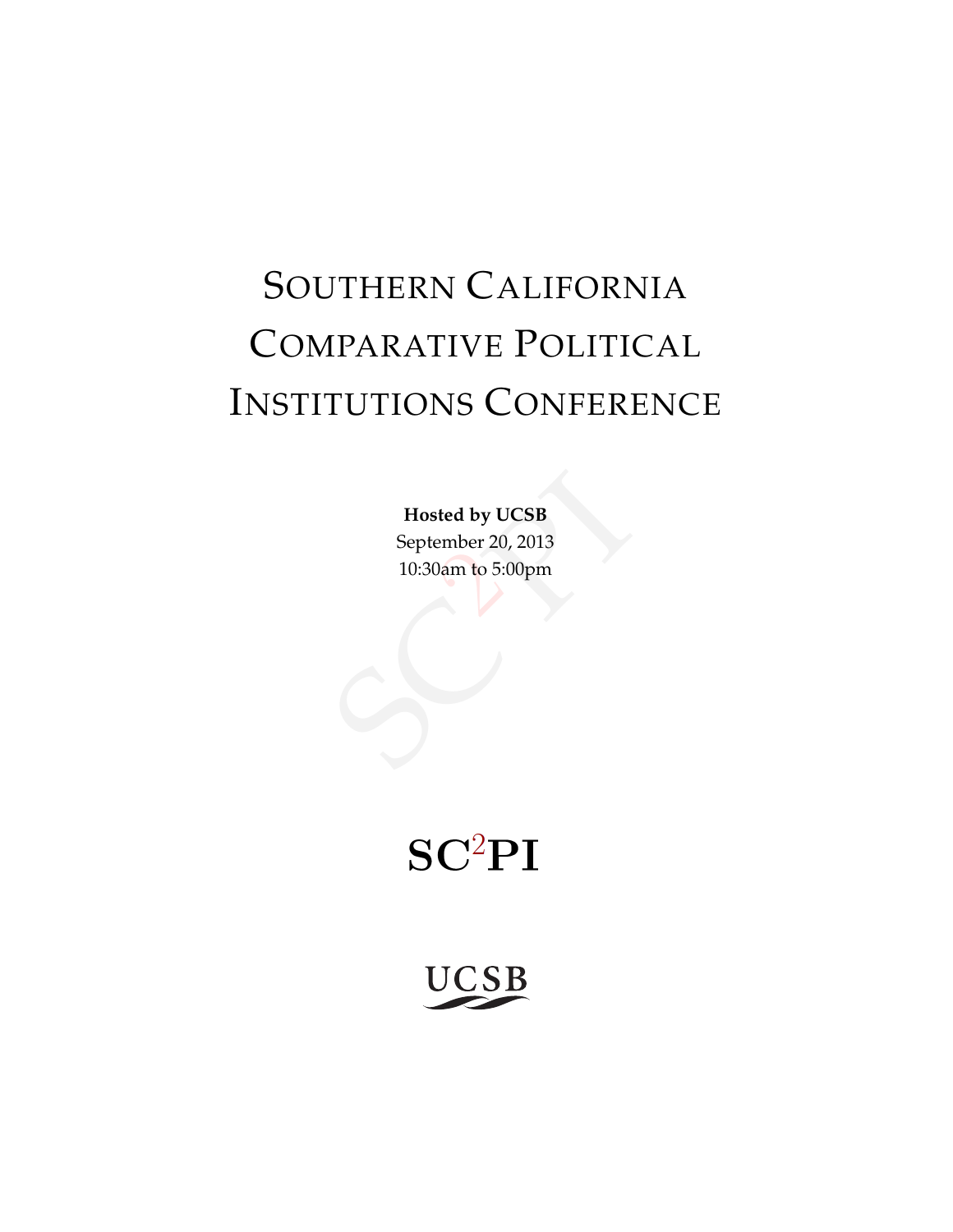### **UCSB**

### a **Introductions: 10:30-10:45**

#### **Session I: 10:45-12:00**

#### **Eunyoung Ha** (CGU)

*The Impact of Government Ideology, Capital Openness, and Exchange Rate Regime on Currency Crisis*

#### **Felipe Nunes** (UCLA)

*Core Voters or Local Allies? The Impact of Decentralization in Presidential Discretionary Allocation in Latin America*

Discussant: Tony Bertelli (USC)

#### **Lunch: 12:00-1:00**

#### **Session II: 1:00-2:15**

#### **Garrett Glasgow** (UCSB) and **Sona Golder** (Penn State)

2014<br>2015 Manuel Colder (Penn State)<br>2016 Formateur and Government in *Jointly Modeling the Choice of Formateur and Government in Parliamentary Democracies*

#### **Devesh Tiwari** (UCSD)

eling the Choice of Formateur and<br> **Scari** (UCSD)<br>
Sth and Candidate Quality in Inc<br>
Sth and its ability to attract crimina<br>
Jim Adams (UC-Davis) *Party Strength and Candidate Quality in India: Assessing the link between party strength and its ability to attract criminals and wealthy candidates*

Discussant: Jim Adams (UC-Davis)

#### **Session III: 2:30-3:45**

#### **Sebastián Garrido de Sierra** (UCLA)

*Eroded Unity and Clientele Migration. An Explanation of the Demise of the PRI Regime*

#### **Paul Johnson** (UC-Davis)

*Virtuous Shirking: Social Identity, Military Recruitment, and Unwillingness to Repress*

Discussant: Indridi H. Indridason (UCR)